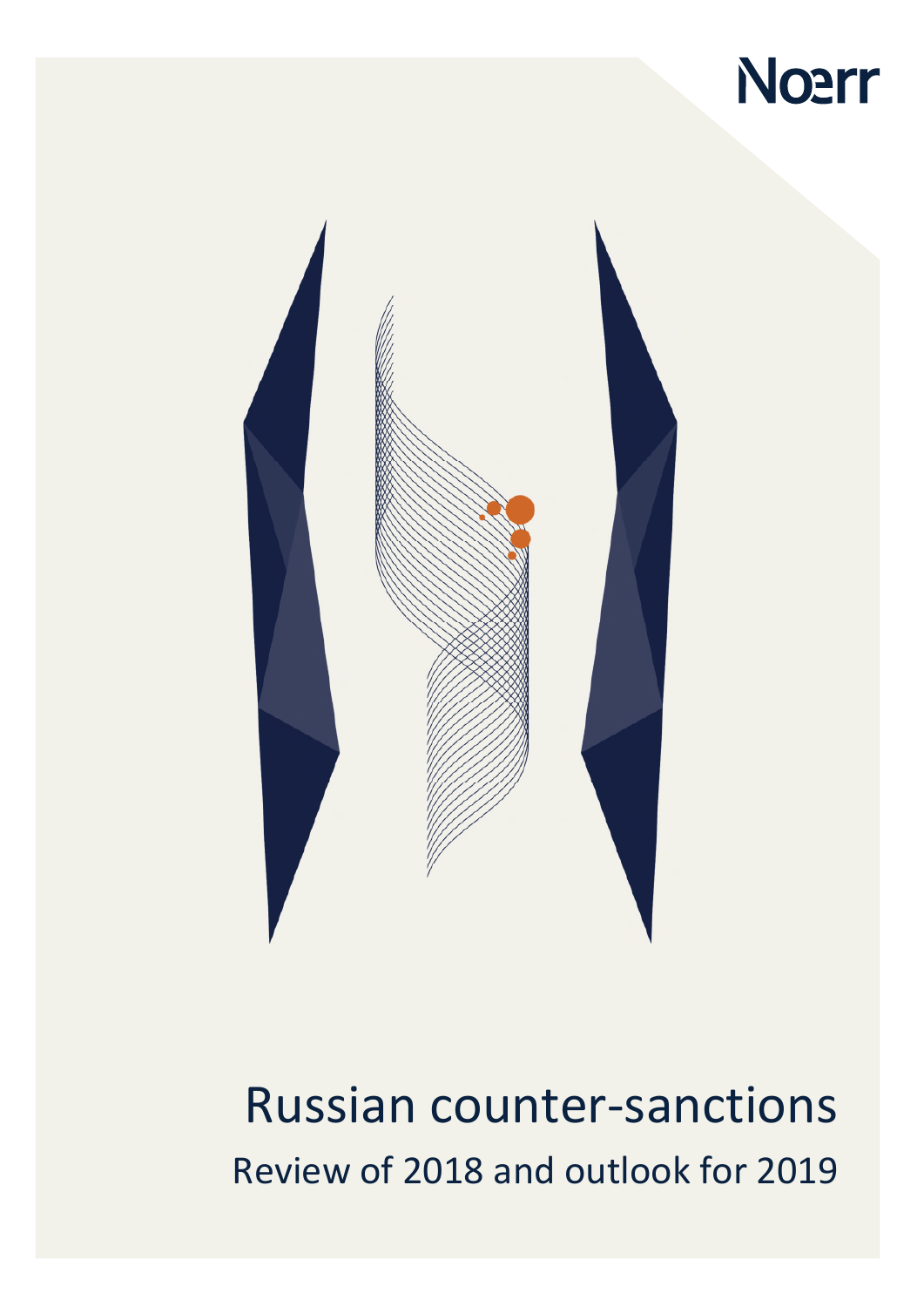# / Executive summary

### Introduction

In 2018, the Russian Federation for the first time took comprehensive counter-measures to respond to the US/EU sanctions. This response was triggered mainly by the adoption of CAATSA<sup>[1](#page-1-0)</sup> on 2 August 2017 and the extension of the US sanctions on 6 April 2018. The counter-measures are a combination of economic sanctions and measures to prevent the implementation of the US/EU sanctions in Russia. Further counter-measures – in particular the introduction of liability for sanctions compliance in Russia – are expected in 2019.

### Key developments

 On 15 May 2018, the State Duma adopted at its first reading a draft blocking law providing for criminal **liability for sanctions compliance** with a penalty of up to four years' imprisonment. While such a criminal liability for sanctions compliance now seems to be off the table, administrative liability may still be introduced.

 The **new framework law on counter-measures** which came into force on 4 June 2018 constitutes another basis for the Russian President to take extensive economic countermeasures against the United States and EU Member States. To date, however, countermeasures under this law have been taken only against Ukraine.

 Throughout 2018, the Russian Government issued a number of orders **restricting** the disclosure of **information with respect to sanctioned persons**. Information from publicly available sources may now be incomplete with respect to these persons.

 On 6 July 2018, **import customs duties** for certain types of goods originating from the United States were increased. On 12 July 2018, the **import ban on agricultural products**, raw materials and food from the United States and EU Member States was extended until 31 December 2019.

 On 1 November 2018, the first **economic measures** under the new framework law on counter-measures were imposed **on Ukraine**. The Russian assets of 567 individuals and 75 companies – almost all Ukrainian – have been frozen. Further, on 29 December 2018, the import of a variety of Ukrainian goods was prohibited.

<span id="page-1-0"></span><sup>1</sup> Countering America's Adversaries Through Sanctions Act (Public Law 115-44).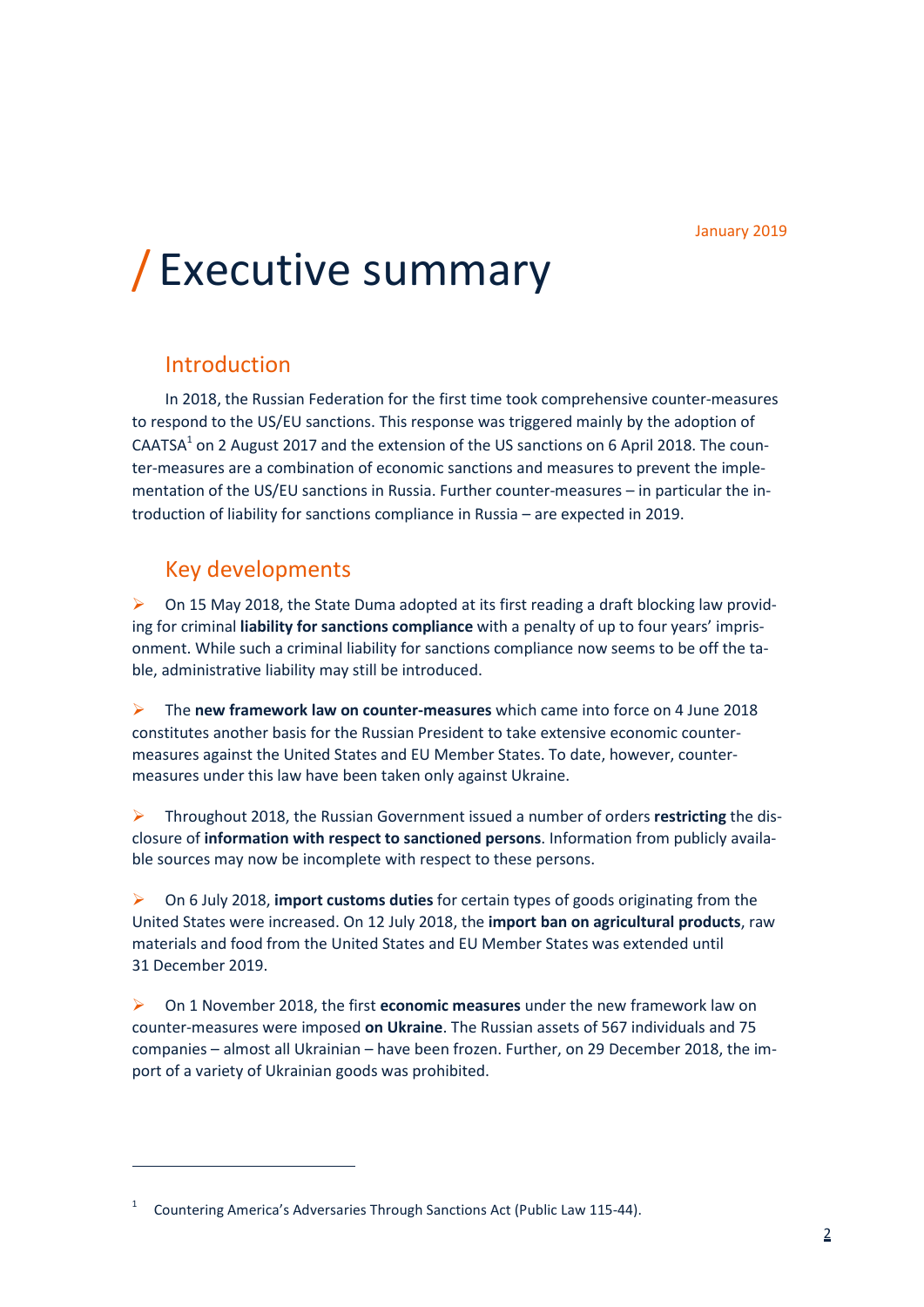International companies operating in Russia are trying to avoid violations of the US/EU sanctions which may lead to **breaches of Russian antitrust law**. However, to date there has been no indication that the Federal Antimonopoly Service (FAS) will investigate these cases.

 Throughout 2018, Russian courts further developed their **case law** which complicates the implementation of the US/EU sanctions in Russia. **Sanctions clauses** in agreements have to be drafted on a case-by-case basis taking into account this court practice and the proposed liability for sanctions compliance.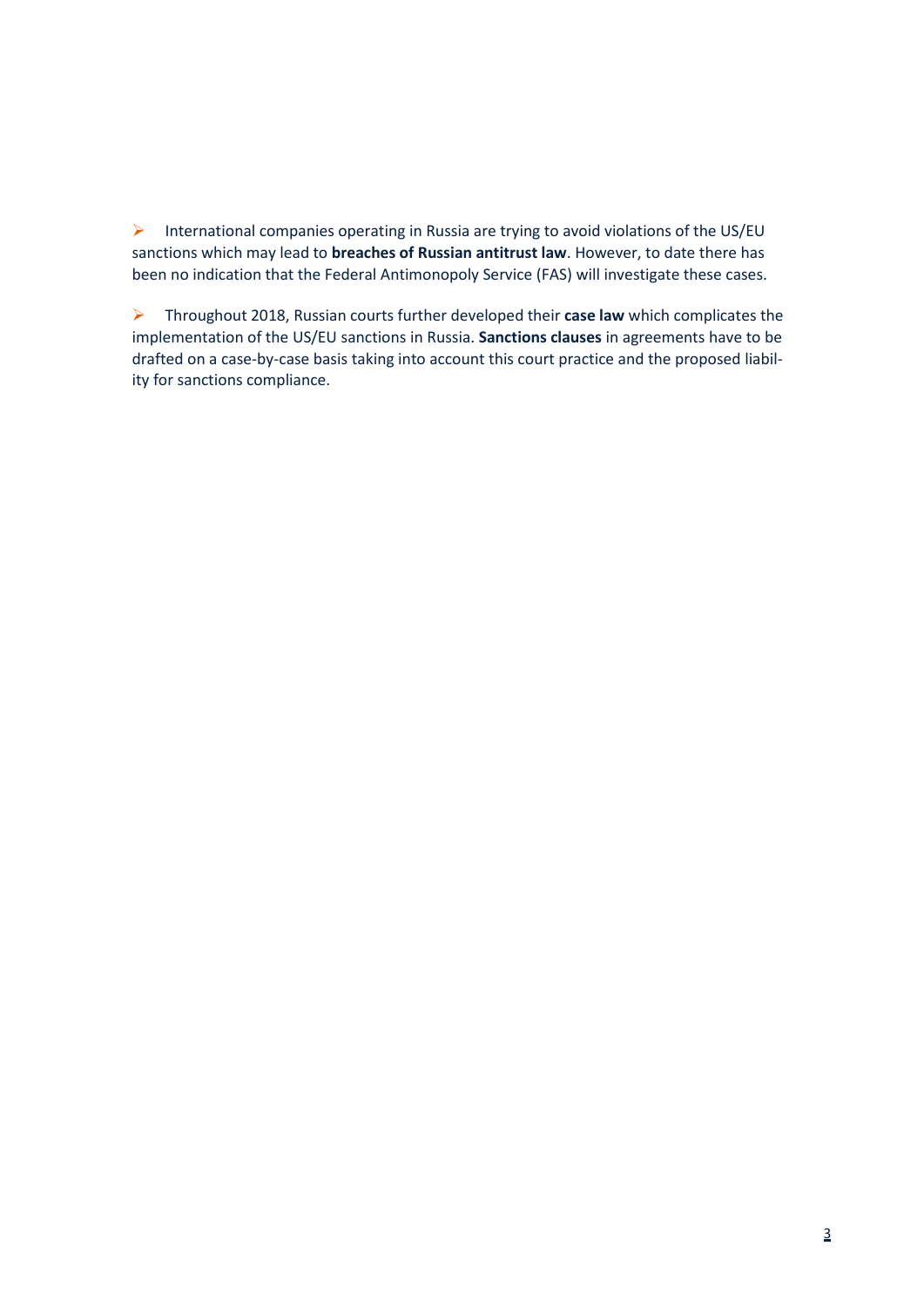# / Counter-measures

#### <span id="page-3-5"></span>1. Legislative initiative for liability for sanctions compliance

On 15 May 2018, the State Duma adopted at its first reading a draft blocking law<sup>2</sup> [w](#page-3-0)hich provides for criminal liability with a penalty of up to four years' imprisonment for any Russian or non-Russian individual who complies with foreign sanctions and thereby restricts the ordinary business operations of Russian persons. In addition, deliberate actions by Russian individuals which facilitate the introduction of foreign sanctions against Russian persons shall be punishable by up to three years' imprisonment ([please see Noerr Newsletter of 21 May 2018\)](https://www.noerr.com/en/newsroom/News/russia%E2%80%99s-proposed-response-to-us-sanctions-%E2%80%93-criminal-liability-for-sanctions-compliance-and-counter-sanctions.aspx).

While according to press reports, criminal liability for the facilitation of the introduction of foreign sanctions will likely become law<sup>[3](#page-3-1)</sup>, the initiative to introduce criminal liability for compliance with the sanctions seems to have lost support. The Russian President stated, for example, that Russia will not punish its foreign partners operating in Russia for complying with anti-Russia sanctions (this question had been "decided").<sup>4</sup> [A](#page-3-2)lso, Duma members now seem to favour a less severe administrative liability for sanctions compliance instead of criminal liabil-ity.<sup>5</sup> [T](#page-3-3)o date, however, no draft law for such an administrative liability has been published.

It is likely that this legislative initiative (criminal liability for sanctions facilitation and administrative liability for sanctions compliance) will be further pursued by the Duma in 2019.

#### <span id="page-3-4"></span>2. New framework law for counter-measures

On 4 June 2018, the Federal Law No. 127-FZ "On measures (counter-measures) in response to unfriendly actions of the United States […]" came into force. This law constitutes another basis for the Russian President to take extensive economic counter-measures against the United States and other "unfriendly states" supporting the anti-Russia sanctions. In contrast to measures under the Federal Law No. 281-FZ "On special economic measures" of 30 December 2006 (please see item [5](#page-5-0) below), counter-measures under this law can be unlimited in time. Import bans can be imposed for any goods originating from unfriendly states or

4 E.g.

<span id="page-3-0"></span> $\overline{2}$ Draft Law No. 464757-7.

<span id="page-3-2"></span><span id="page-3-1"></span><sup>3</sup> E.g. https://www.gazeta.ru/politics/2018/06/19\_a\_11807005.shtml?updated.

https://www.rbc.ru/business/26/05/2018/5b0872619a7947339498aedc?story=5af980859a7947b0 69a0a9d3.

<span id="page-3-3"></span><sup>5</sup> E.g. https://www.vedomosti.ru/politics/news/2018/07/10/775124-volodinsanktsii?\_cldee=c3RlZmFuLndlYmVyQG5vZXJyLmNvbQ%3D%3D&recipientid=contact-7469d7ddc87be0118e0e18a905770860-4a1b11d8f1334ea7aa41bf43a6b9256a&esid=2c61c503 ff84-e811-8134-5065f38a5b01&urlid=2.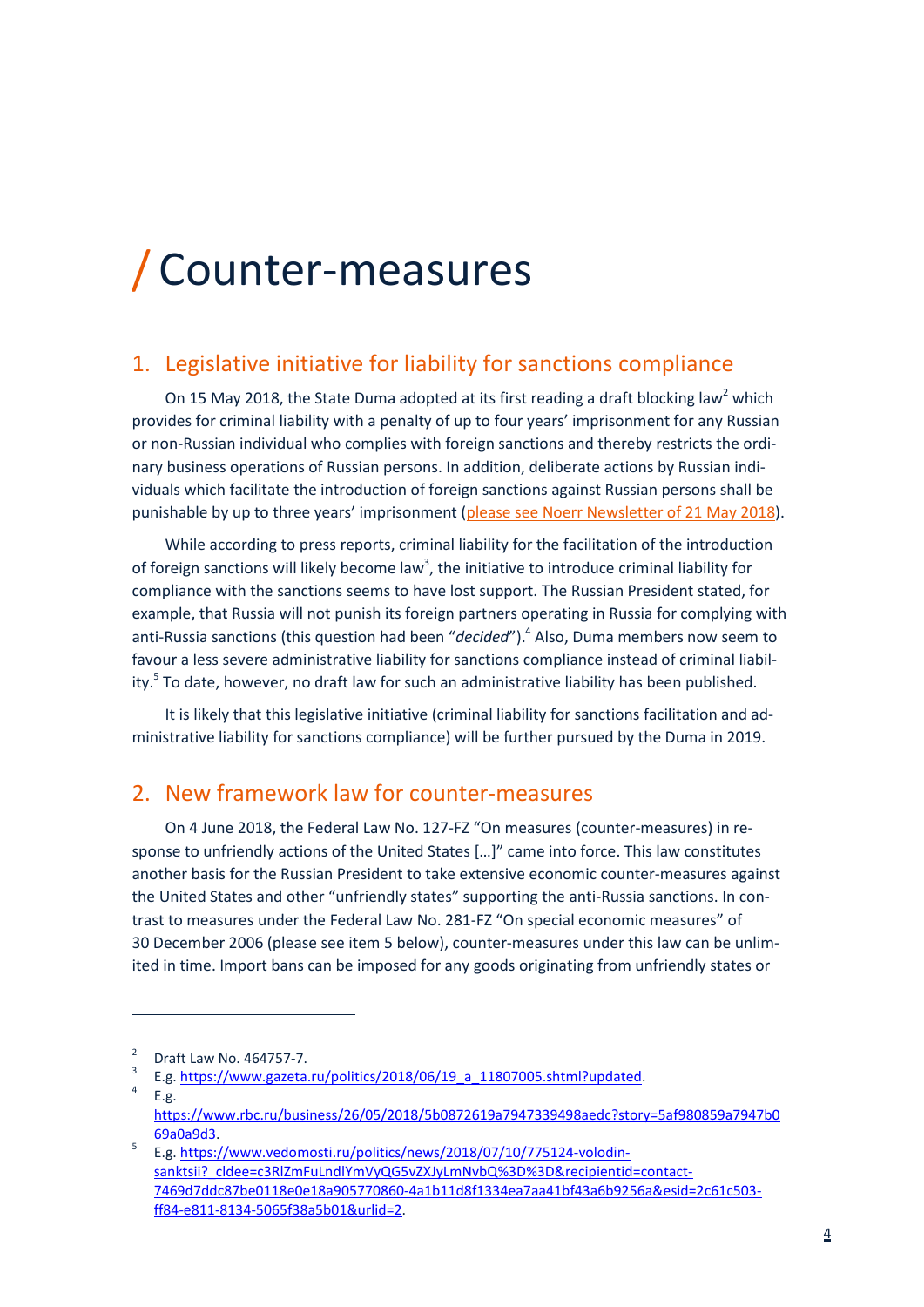produced by companies incorporated in these states, except for goods which are lifesaving and have no equivalent produced in Russia [\(please see Noerr Newsletter of 21 May 2018\)](https://www.noerr.com/en/newsroom/News/russia%E2%80%99s-proposed-response-to-us-sanctions-%E2%80%93-criminal-liability-for-sanctions-compliance-and-counter-sanctions.aspx).

The taking of any counter-measures is still at the sole discretion of the Russian President. To date, counter-measures under this law have been taken only against Ukraine (please see item [6](#page-5-1) below). Counter-measures under this law against the US or EU Member States have neither been taken nor proposed.

# 3. Restriction of access to information on sanctioned persons

As early as 31 December 2017, Federal Laws No. 481-FZ and 482-FZ authorized the Russian Government to determine the cases in which the mandatory disclosure of information can be restricted with respect to sanctioned persons [\(please see Noerr Corporate ABC Report](https://www.noerr.com/en/newsroom/News/russia-corporate-abc-anti-bribery-and-corruption-report-2017.aspx)  [2017](https://www.noerr.com/en/newsroom/News/russia-corporate-abc-anti-bribery-and-corruption-report-2017.aspx)). Apparently, these restrictions are designed to protect the business partners of sanctioned persons from the consequences of sanctions violations.

Based on these laws, throughout 2018 the Russian Government issued orders restricting the disclosure of information relating to sanctioned persons by the Unified State Register of Legal Entities (Governmental Order No. 5 of 12 January), Russian joint stock companies and limited liability companies (No. 10 of 15 January), issuers of securities and credit history sources (No. 37 and 38 of 20 January; amended by Governmental Order No. 959 of 17 August), the Register of Notifications on Movable Property Pledges (No. 65 of 25 January), private pension funds (No. 1150 of 28 September), investment funds (No. 1201 of 5 October), insurance companies (No. 1322 of 3 November) as well as banks and credit organizations (No. 1403, 1404 and 1405 of 23 November). Information available from these sources may now be incomplete with respect to sanctioned persons (e.g. PAO GAZ has not disclosed its issuer report for Q3/2018 as required under Federal Law No. 39-FZ "On the securities mar-ket"<sup>[6](#page-4-0)</sup>).

In addition, based on Federal Law No. 310-FZ of 3 August 2018 the Russian Government can restrict the mandatory disclosure of insider information. A draft Governmental Order published in October 2018 proposes limiting any disclosure relating to sanctioned persons from 1 May 2019. $^7$  $^7$ 

#### 4. Increase of import duties on certain US goods

Governmental Order No. 788 of 6 July 2018 increased the import customs duties for certain types of goods originating from the United States to rates ranging from 25% to 40%. These types of goods include means of transport for the carriage of goods, road construction machinery, oil and gas equipment, metal processing and rock-drilling equipment as well as optical fibres. The new import customs duties apply since 6 August 2018.

<span id="page-4-1"></span><span id="page-4-0"></span><sup>6</sup> https://www.e-disclosure.ru/portal/event.aspx?EventId=k826j2t3hE6lFF-All2qeOg-B-B.

<sup>7</sup> Draft order published under https://regulation.gov.ru/projects#npa=85195.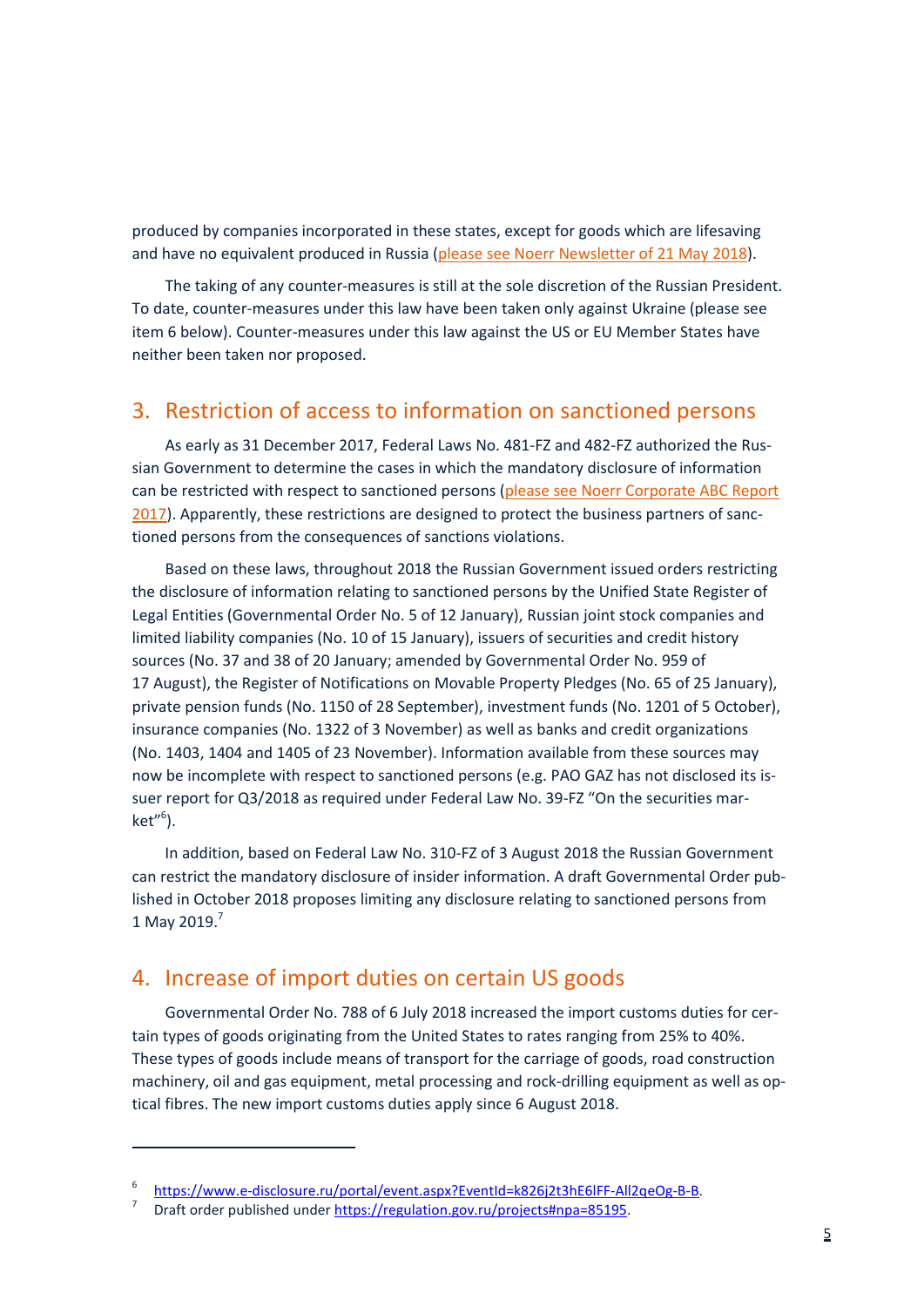This measure is intended to counter the increase of US import tariffs on steel (to 25%) and aluminium (to 10%) originating from Russia and other states, which has been in effect since 23 March 2018. It is therefore not a counter-measure under the new framework law (please see item [2](#page-3-4) above), but a measure based on the principles of the World Trade Organisation (WTO), the Treaty on the Eurasian Customs Union and Federal Law No. 164-FZ "On the fundamentals of state regulation of foreign trade activity".

#### <span id="page-5-0"></span>5. Extension of import ban on US and EU agricultural products

Based on Presidential Decree No. 420 of 12 July 2018 and Governmental Order No. 816 of the same date, the import ban on agricultural products, raw materials and food from the United States, EU Member States and other states supporting the anti-Russia sanctions has been extended for the period 1 January to 31 December 2019.

This import ban was initially imposed on 7 August 2014 for one year and has been regularly extended since then. It is based on Federal Law No. 281-FZ "On special economic measures" of 30 December 2006 which authorises the Russian President to take temporary measures to respond to unfriendly actions of foreign states which threaten the interests of the Russian Federation.

#### <span id="page-5-1"></span>6. Economic counter-measures against Ukraine

In response to "unfriendly actions" by Ukraine, Presidential Decree No. 592 of 22 October 2018 and Governmental Order No. 1300 of 1 November 2018 imposed the first measures under the new Federal Law No. 127-FZ "On measures (counter-measures) in response to unfriendly actions of the United States […]" (please see item [2](#page-3-4) above). The assets (non-cash funds, non-documentary securities, property) of 322 individuals and 68 companies – almost all of them Ukrainian – and of the legal entities controlled by them which are located in Russia have been blocked/frozen with effect from 22 October 2018. Their funds are prohibited from being transferred out of Russia. There are, however, no other restrictions imposed in relation to the listed persons (e.g. Russian persons are not prohibited from providing any resources or assistance; there are no secondary sanctions for non-Russian persons). On 25 December 2018, Governmental Order No. 1656 updated the list of sanctioned persons which now includes 567 individuals and 75 companies.

Also based on Presidential Decree No. 592, Governmental Order No. 1716-83 of 29 December 2018 prohibited the import of a variety of goods originating or shipped from Ukraine, including certain agricultural products, raw materials, food, spirits, construction materials, furniture, turbines, agricultural machinery and electrical conductors. Goods which had been delivered to Russia prior to 29 December 2018 may not be released for free consumption by the Russian customs authorities. Special rules apply to the transit of these goods through Russia.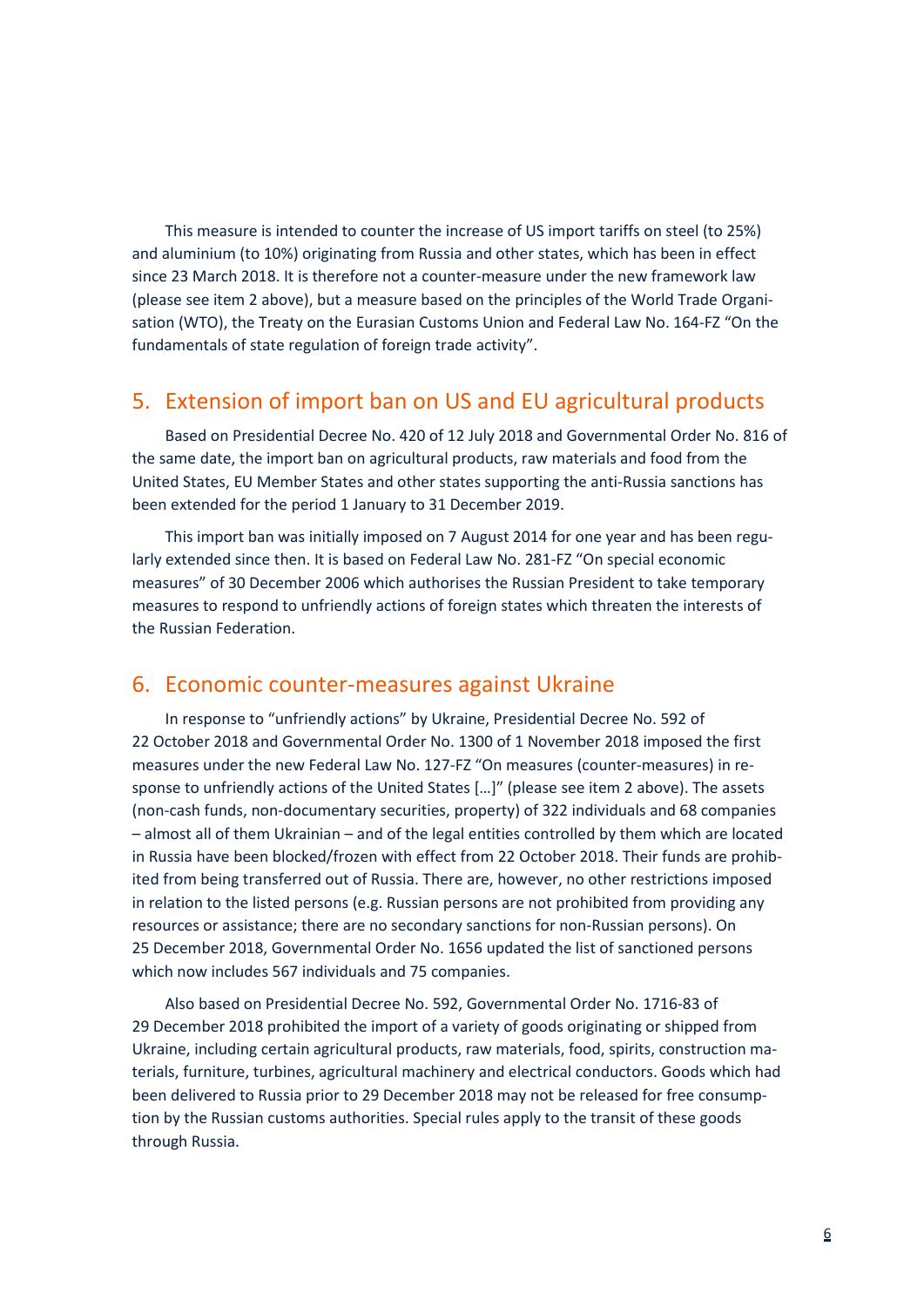### 7. Breach of antitrust law by sanctions compliance

To avoid violations of the US/EU sanctions, many international companies operating in Russia are trying to prepare for a potential future listing of their Russian counterparties (e.g. through special termination rights). They are also trying to ensure that their Russian counterparties do not violate the sanctions (e.g. do not resell goods to listed Russian persons or customers in Crimea). This approach however may lead to breaches of Russian antitrust law such as the prohibition on abusing a dominant market position or on restricting the resale of goods [\(please see Noerr Newsletter of 12 September 2018](https://www.noerr.com/en/newsroom/News/eu-us-sanctions-vs-russian-antitrust-laws.aspx)).

However, currently there are apparently no cases in which the Federal Antimonopoly Service (FAS) has prosecuted breaches of Russian antitrust law caused by compliance with anti-Russia sanctions. At the same time, FAS is actively requesting information on potential breaches (e.g. with respect to prohibitions for retailers to sell goods in Crimea<sup>[8](#page-6-0)</sup>). According to an interview with the Head of FAS, Igor Artemyev, back in September 2014, FAS could have opened dozens of cases against foreign companies in connection with the sanctions, but "*the position of the Russian Government is not to use such tools, at least at this stage, in order not*  to worsen relations."<sup>[9](#page-6-1)</sup> There is no indication that this position of the Russian Government has changed since 2014.

#### 8. Unenforceability of sanctions clauses in Russian courts

Throughout 2018, Russian courts further developed their case law which complicates the implementation of the US/EU sanctions in Russia [\(please see Noerr Newsletter of 12 April](https://www.noerr.com/en/newsroom/News/significant-extension-of-russia-sanctions-%E2%80%93-winding-down-operations-and-contracts-with-listed-entities-for-reasons-of-sanctions-compliance-%E2%80%93-numerous-challenges-under-russian-law.aspx)  [2018\). Two court decisions stand out:](https://www.noerr.com/en/newsroom/News/significant-extension-of-russia-sanctions-%E2%80%93-winding-down-operations-and-contracts-with-listed-entities-for-reasons-of-sanctions-compliance-%E2%80%93-numerous-challenges-under-russian-law.aspx) 

 On 13 February 2018, the Russian Constitutional Court issued a landmark decision on parallel imports [\(please see Noerr Newsletter of 15 February 2018\)](https://www.noerr.com/en/newsroom/News/new-russian-constitutional-court-ruling-parallel-imports-can-no-longer-be-routinely-destroyed.aspx) in which it stated in an *obiter dictum* that "*compliance with a sanctions regime against the Russian Federation […] can by itself be viewed as bad-faith conduct*." Since the Russian Civil Code obliges all parties to exercise their civil law rights in good faith, the court's position may render unenforceable any sanctions clauses in agreements governed by Russian law (e.g. rights to terminate the agreement if the Russian counterparty becomes sanctioned).

 $\triangleright$  In Siemens v Technopromexport concerning the delivery of gas turbines to Crimea, the Ninth Commercial Appellate Court stated in its dismissal of Siemens' appeal<sup>[10](#page-6-2)</sup> that "the main *consequence of granting the appeal would be the de jure application of economic sanctions imposed by the European Union on the territory of the Russian Federation (i.e. the acknowledgement by the court that Russian legal entities have an obligation to comply with them […]), which would clearly contradict the fundamentals of the legal system of the Russian Federation (public order) – and cause damage to the sovereignty of the state.*" Since the contradiction of

<span id="page-6-0"></span><sup>8</sup> https://solutions.fas.gov.ru/ca/upravlenie-po-borbe-s-kartelyami/ats-14552-18.

<span id="page-6-2"></span><span id="page-6-1"></span><sup>9</sup> https://ria.ru/20140923/1025286137.html.

<sup>&</sup>lt;sup>10</sup> Order of 10 April 2018 No. 09AP-9815/2018.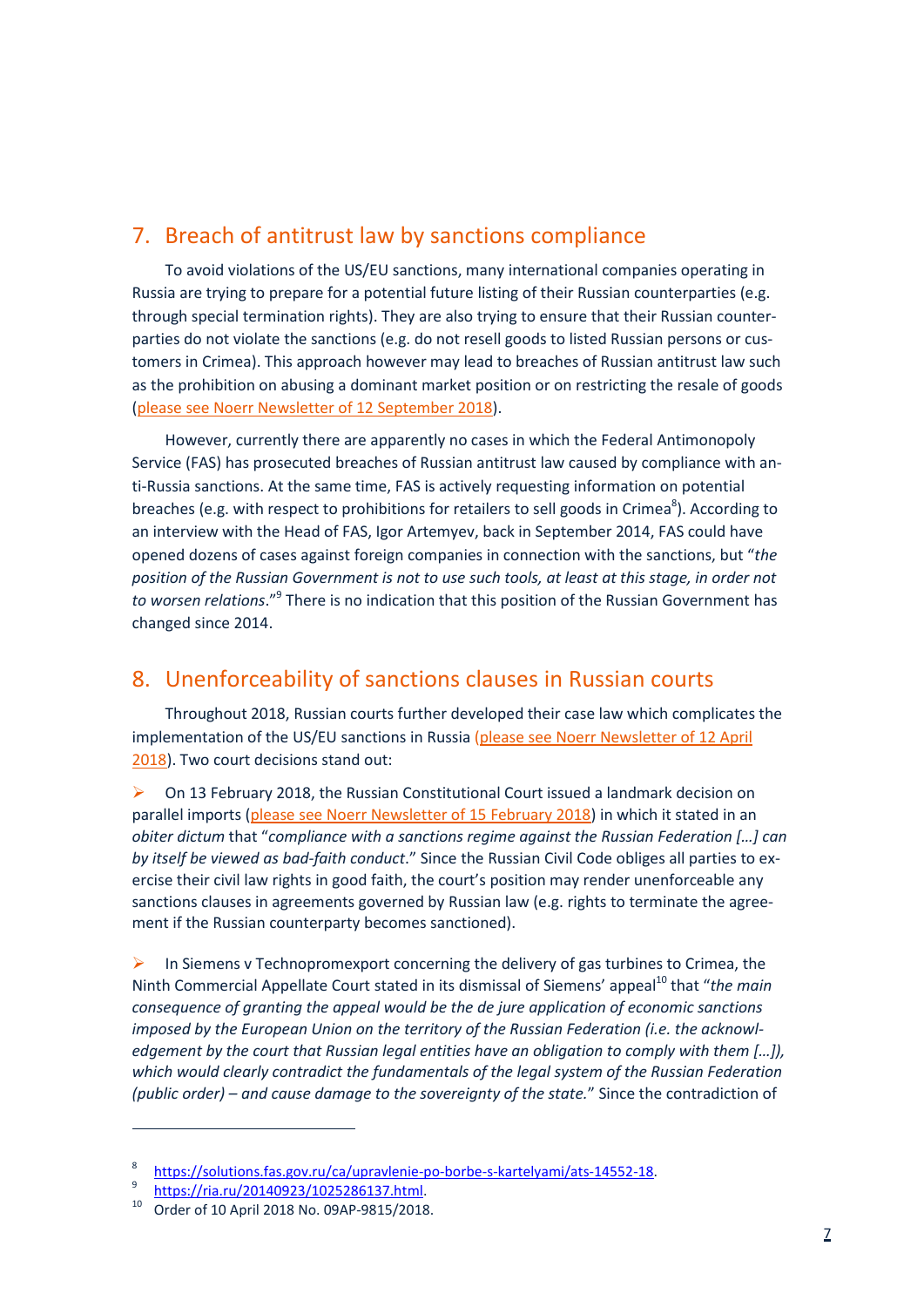public order can be a ground for refusing the recognition of foreign arbitral awards in Russia, this position may render unenforceable any arbitral awards which are based on the exercise of rights under sanctions clauses.

In practice, sanctions clauses have to be drafted on a case-by-case basis taking into account this court practice and the proposed liability for sanctions compliance (please see item [1](#page-3-5) above).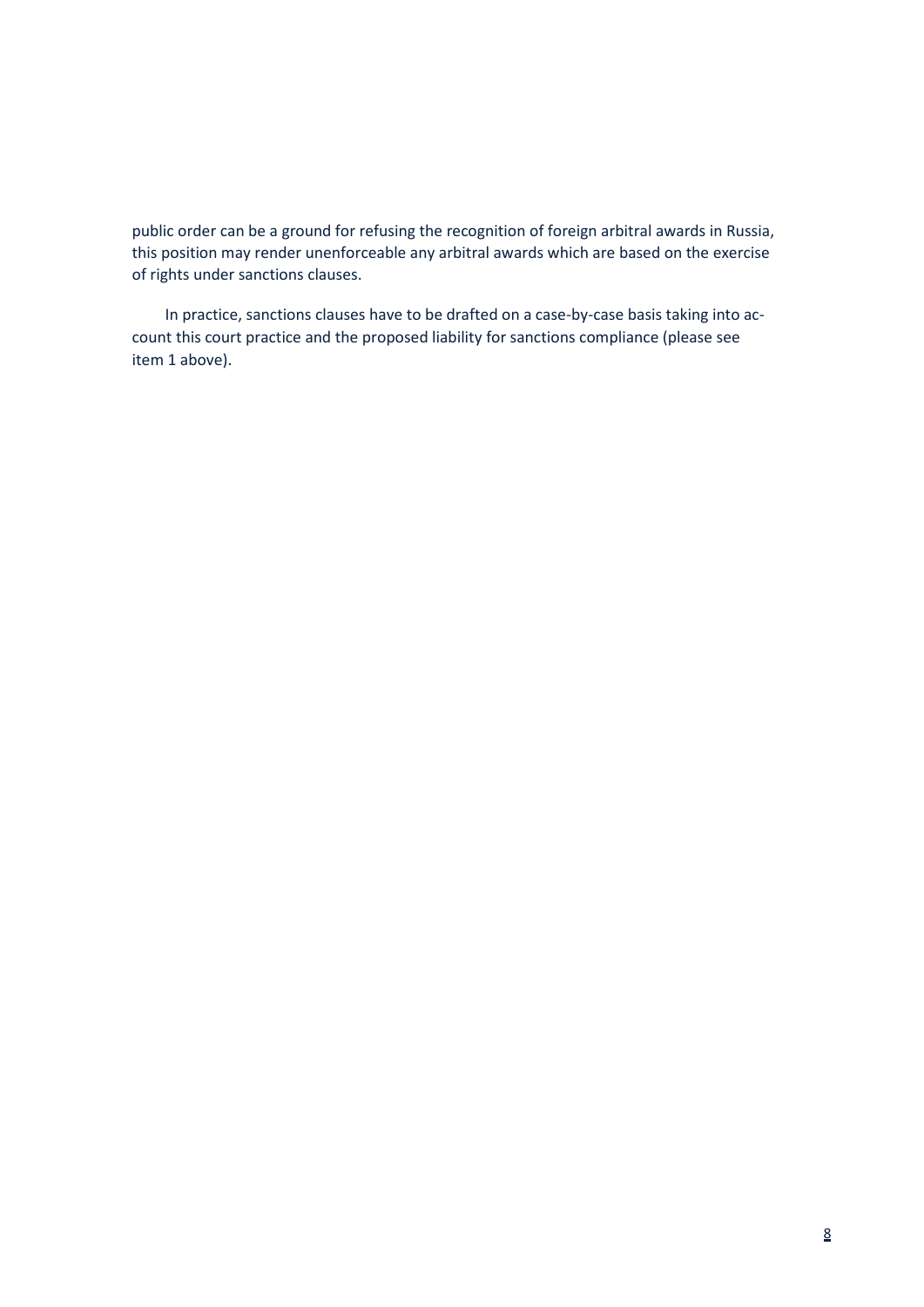# / Your contacts



# Hannes Lubitzsch, LL.M.

Rechtsanwalt T +7 495 7995696 hannes.lubitzsch@noerr.com



## Tatiana Dovgan

Lawyer (RF) T +7 495 7995696 tatiana.dovgan@noerr.com